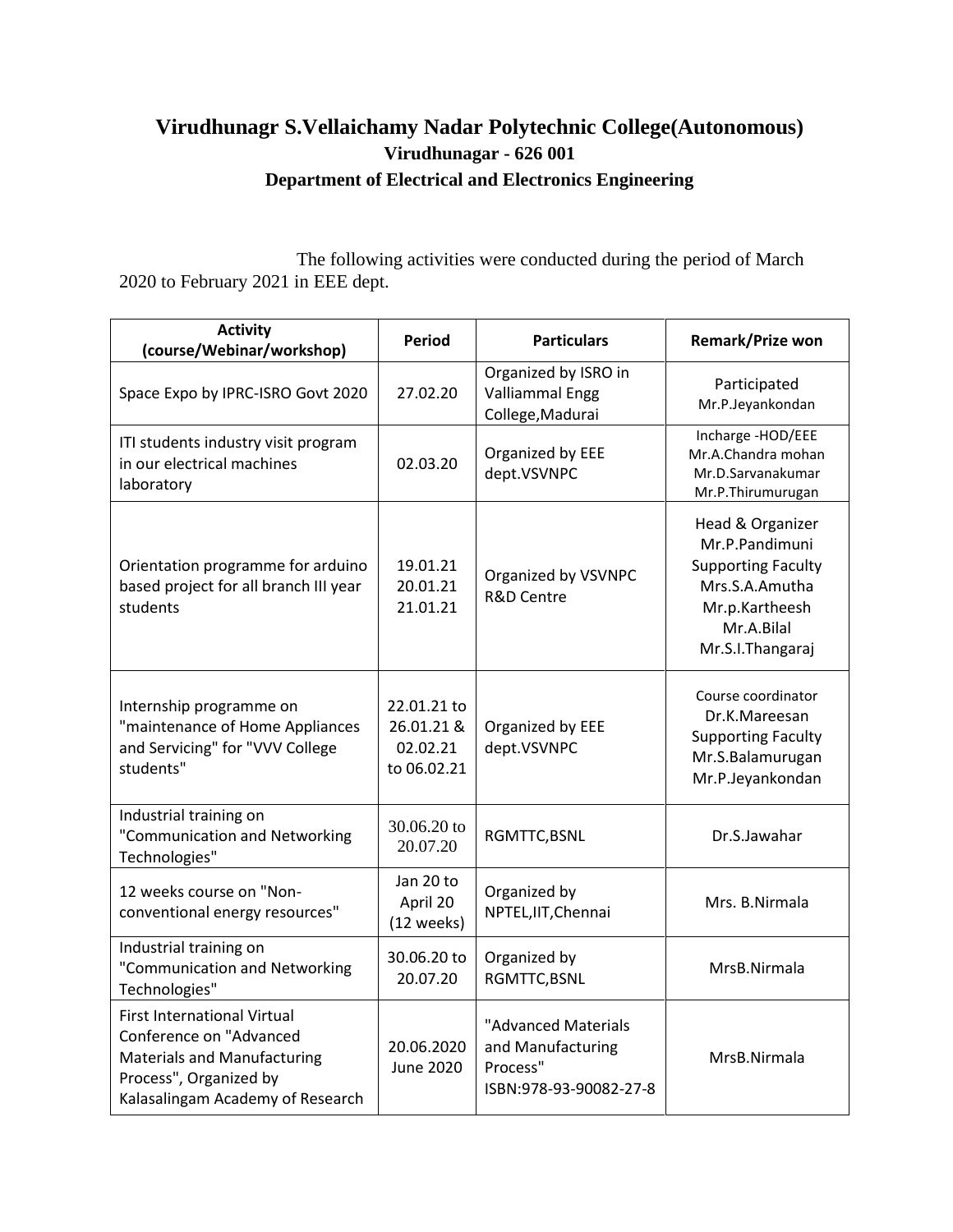| and Education.<br>Paper Title- "Process control and<br>Automation Implemented at<br>RAMCO cements for Energy<br>Management".       |                         |                                     |               |
|------------------------------------------------------------------------------------------------------------------------------------|-------------------------|-------------------------------------|---------------|
| 12 weeks course on "Non-<br>conventional energy resources"                                                                         | jan 20 to<br>April 2020 | Organized by<br>NPTEL, IIT, Chennai |               |
| Short term course on "Household<br><b>Electrical devices"</b>                                                                      | 20.04.20 to<br>21.04.20 | AVS College, Salem                  |               |
| Short term course on "Power<br><b>Electronics for Power SystemShort</b><br>term course on "Household<br><b>Electrical devices"</b> | 25.05.20 to<br>29.05.20 | Nitttr, Kolkatta                    |               |
| Short term course on "Renewable<br>Energy Technologies, Integration to<br>the Power grid                                           | 28.05.20 to<br>01.06.20 | Sri Sai Ram Inst. of Tech.          |               |
| Short term course on<br>"Programming in MATLAB"                                                                                    | 08.06.20 to<br>12.06.20 | Nitttr, Chandigargh                 |               |
| Short term course on "Role of<br>Automation Techniques in Electrical<br>Engg"                                                      | 15.06.20 to<br>19.06.20 | St.Joseph College of<br>Engg.       |               |
| Short term course on "Real world<br>applications of MC"                                                                            | 15.06.20 to<br>19.06.20 | Nitttr, Chandigargh                 | Dr.K.Mareesan |
| Short term course on "MATLAB<br>Programming"                                                                                       | 22.06.20 to<br>26.06.20 | GCT, Coimbatore                     |               |
| Short term course on "IoT<br>Applications - Refresher course"                                                                      | 08.07.20 to<br>19.07.20 | Nitttr, Chandigargh                 |               |
| Short term course on "Electric<br>Vehicle, series -1"                                                                              | 03.08.20 to<br>08.08.20 | SCE, Kottayam                       |               |
| Short term course on "Electric<br>Vehicle, series -2"                                                                              | 14.09.20 to<br>19.09.20 | SCE, Kottayam                       |               |
| Short term course on "IOT"                                                                                                         | 07.09.20 to<br>11.09.20 | SIT, Chennai                        |               |
| Short term course on "IOT"                                                                                                         | 19.10.20 to<br>23.10.20 | TCE, Madurai                        |               |
| Short term course on<br>"Enhancement of Data Analytics"                                                                            | 30.11.20 to<br>12.12.20 | KLNCE, Madurai                      |               |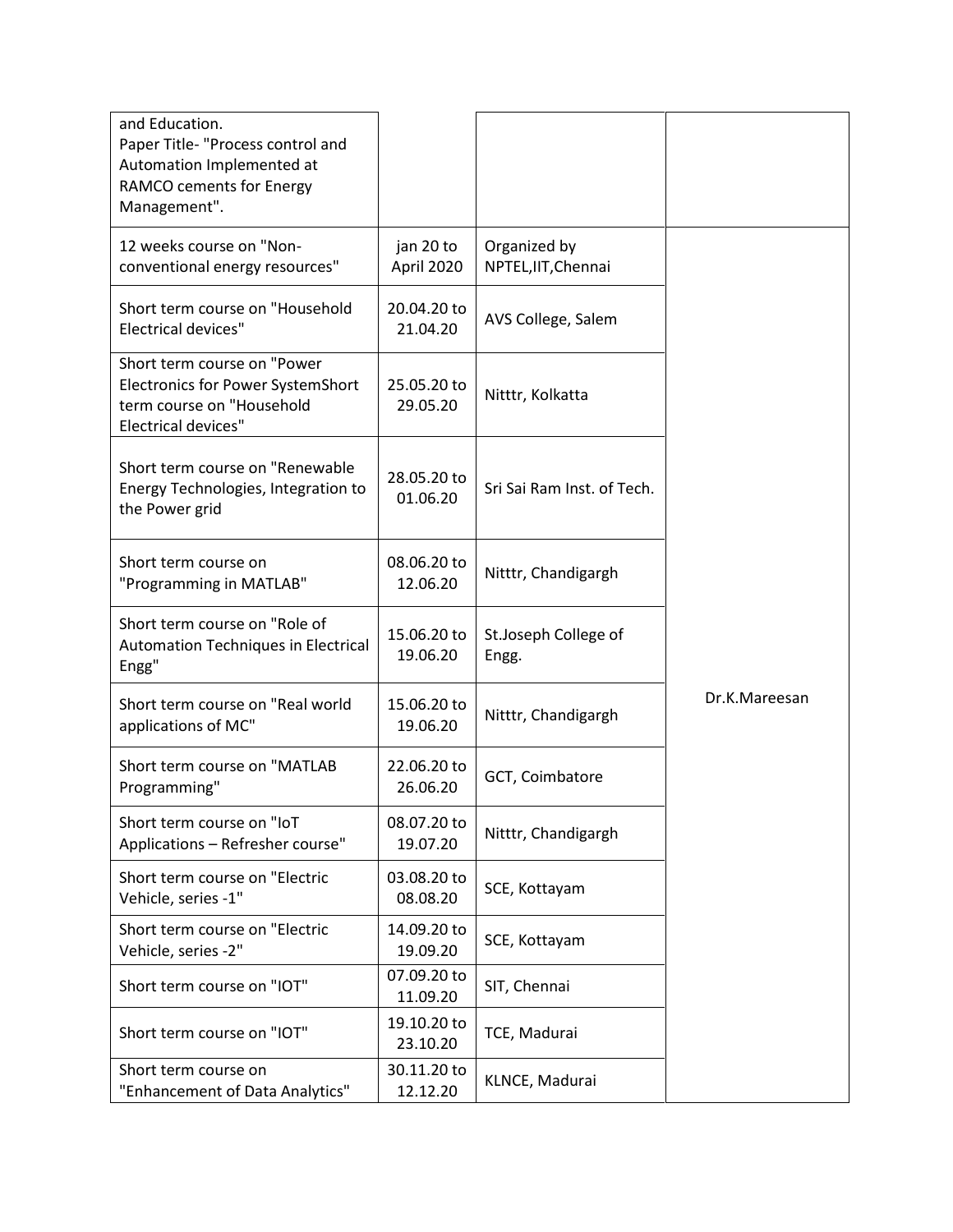| Paper presentation on "Green<br>manufacturing practice followed in<br>RAMCO Cements, 1St International<br>Virtual Conference on Advanced<br>materials and Manufacturing<br>process"                  | 20.06.20                             | Kalasalingam Academy<br>of Research and<br>Education, Krishnankoil,<br>Virudhunagar Dt. |                  |
|------------------------------------------------------------------------------------------------------------------------------------------------------------------------------------------------------|--------------------------------------|-----------------------------------------------------------------------------------------|------------------|
| Paper published on "Investigation<br>on Charge and Discharge curve and<br>polarization curve of rechargeable<br>batteries to suggest its suitability<br>for Electric Vehicle"                        | Dec' 20                              | The Institution of<br>Engineers(India)z,<br>Vol.: 04,<br>pp - 64 - 69, Dec. 2020,       |                  |
| Industrial training                                                                                                                                                                                  | 01.06.20 to<br>19.06.20 -<br>3 weeks | "BSNL, Virudhunagar"                                                                    |                  |
| Review of reserch papers on<br>Assessment of Awareness and<br>Knowledge of impacts of Electricity<br>use behavior among higher<br>education residence students in<br>Nigeria - JENRR_61052, Sep.2020 | Sep.2020                             | Journal of Energy<br><b>Research and Reviews</b>                                        | Dr.K.Mareesan    |
| Review of reserch papers on<br>Optimal Placement and Sizing of<br><b>Capacitors in Radial Distribution</b><br>System: A Two stage method -<br>JERR_62572, Oct.2020                                   | Oct.2020                             | Journal of Engineering<br><b>Research and Reports</b>                                   |                  |
| <b>Patent Grant</b><br>Design of Self Supervisory Target<br>Painting Drone[SSTD]<br>Patent no.: 2020103342,<br>8 years from 10 th November 2020                                                      | 10.11.20                             | <b>Australian Government</b>                                                            |                  |
| Wellness and stress management<br>during the pandemic                                                                                                                                                | 27.04.20 to<br>01.05.20              | NITTTR, Chandigarh                                                                      | Mrs.K.Valarmathi |
| Matlab programming                                                                                                                                                                                   | 11.05.20 to<br>15.05.20              | NITTTR, Chandigarh                                                                      |                  |
| Machine Learning & Deep Learning<br>Techniques with its Applications                                                                                                                                 | 18.08.20 to<br>22.08.20              | Rajasthan Technical<br>University, Kota<br>Poornima College of<br>Engineering, Jaipur   |                  |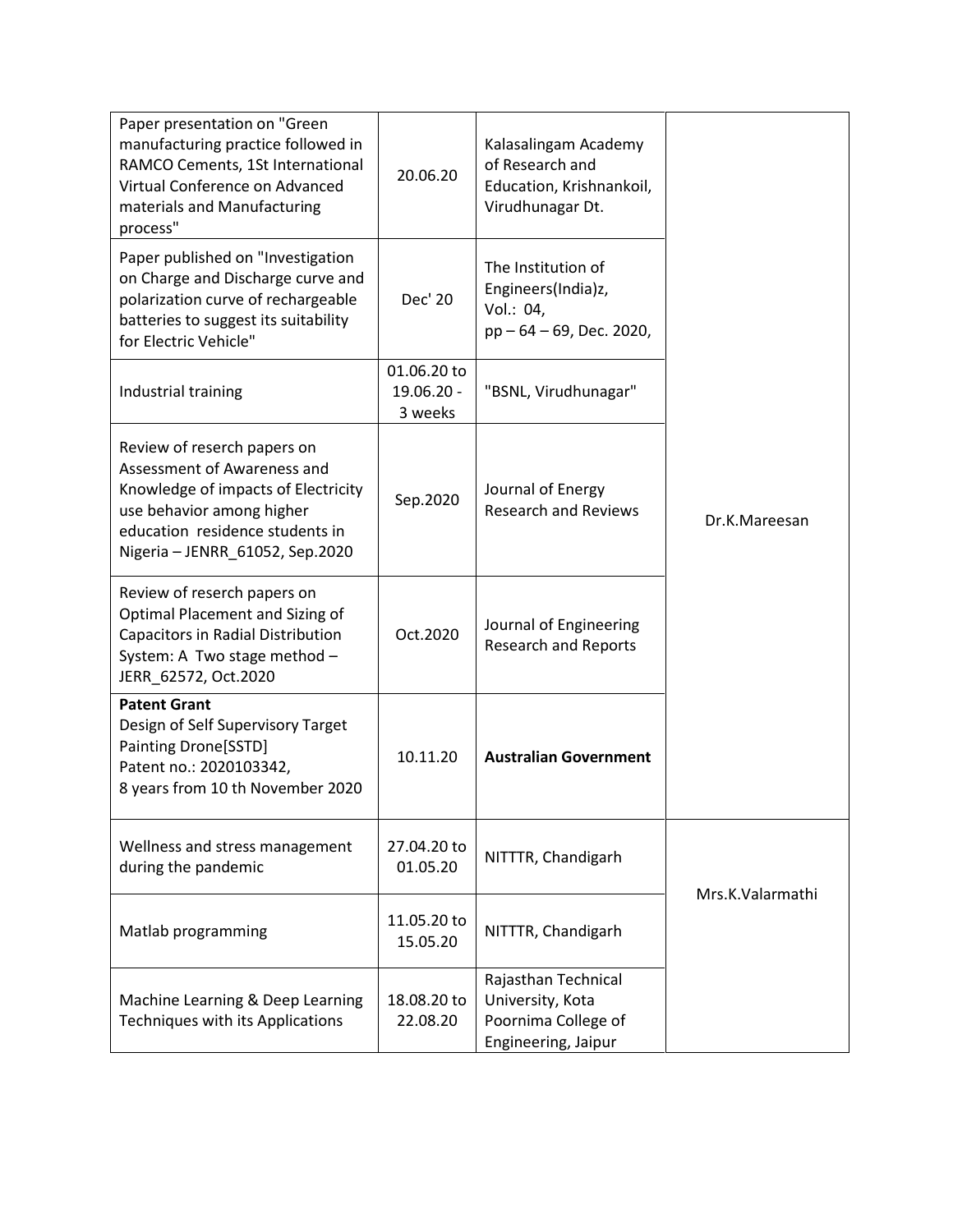| Writing and Publishing high impact<br>research publications and Scientific<br><b>Documents</b> | 21.09.20 to<br>26.09.20        | Rajalakshmi Engineering<br>College, Chennai                                   |                |
|------------------------------------------------------------------------------------------------|--------------------------------|-------------------------------------------------------------------------------|----------------|
| <b>Correlation Based Brightness</b><br>Preserving Adaptive Image Contrast<br>Enhancement       |                                | Tierärztliche Praxis,<br>Vol. 40, 2020<br>Pages 657 - 674,<br>ISSN: 0303-6286 |                |
| Research Oriented Project Work                                                                 | 11.05.2020<br>to<br>15.05.2020 | NITTTR, Chandigarh                                                            |                |
| <b>Problem Based Learning</b>                                                                  | 18.05.2020<br>to<br>29.05.2020 | NITTTR, Kolkatta                                                              |                |
| Industrial Training on Electrical<br><b>Engineering Applications in</b><br>Telecom Industry    | 01.06.2020<br>to<br>19.06.2020 | <b>BSNL, Chennai</b>                                                          |                |
| <b>Probability &amp; Statistics</b>                                                            | 22.06.2020<br>to<br>03.07.2020 | NITTTR, Kolkatta                                                              | Mrs.S.A.Amutha |
| Advance Programming in C                                                                       | 06.07.2020<br>to<br>10.07.2020 | NITTTR, Kolkatta                                                              |                |
| Leadership and Team Building in<br>Academia                                                    | 13.07.2020<br>to<br>17.07.2020 | NITTTR, Kolkatta                                                              |                |
| Data Science with R programming                                                                | 10.08.2020<br>to<br>21.08.2020 | NITTTR, Kolkatta                                                              |                |
| Assessment and Evaluation of<br><b>Student's Performance</b>                                   | 21.09.2020<br>to<br>25.09.2020 | NITTTR, Kolkatta                                                              |                |
| Design and Development of<br>content for e-Learning                                            | 05.10.2020<br>to<br>16.10.2020 | NITTTR, Kolkatta                                                              |                |
| Modern Office Management                                                                       | 19.10.2020<br>to<br>23.10.2020 | NITTTR, Kolkatta                                                              |                |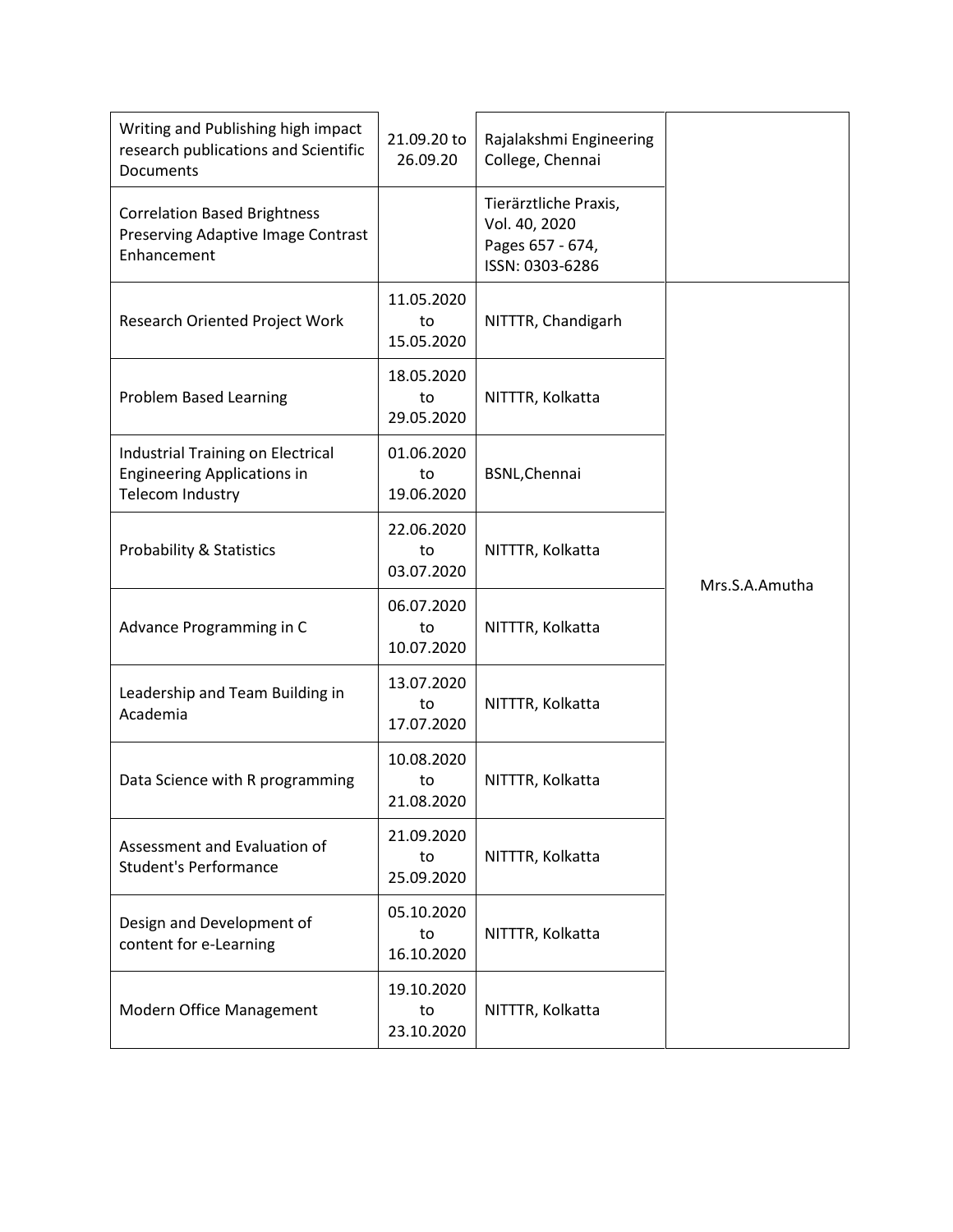| <b>Stress Management</b>                                                                                     | 13.04.2020<br>to 17.04.20           | AVS College of Arts&<br>Science, Salem |                    |
|--------------------------------------------------------------------------------------------------------------|-------------------------------------|----------------------------------------|--------------------|
| <b>MOODLE</b>                                                                                                | 13.05.2020<br>to 15.05.20           | VIT in association with<br>IIT, Bombay |                    |
| Non-conventional energy resources                                                                            | Jan 20 to<br>April 20<br>(12 weeks) | Organized by<br>NPTEL, IIT, Chennai    |                    |
| Problem baseed learning                                                                                      | 18.05.20 to<br>29.05.20             | NITTR, KOLKATTA                        |                    |
| <b>Industrial Training</b>                                                                                   | 01.06.20 to<br>19.06.20             | <b>BSNL, Chennai</b>                   | Mr.P.Pandimuni     |
| Traing Program on energy storage<br>and harvesting devfices                                                  | 06.07.20 to<br>17.07.20             | NITTR, Chandigarh                      |                    |
| Recent Innovations in<br>Electrical, Electronics, Instrumentati<br>on, Automation & Teaching<br>Pedagogy     | 18.05.2020<br>to<br>30.05.2020      | <b>MHRD</b>                            |                    |
| <b>Communication and Networking</b><br>Technologies (Three week<br>Industrial Training)                      | 01.06.2020<br>to<br>19.06.2020      | <b>BSNL</b>                            |                    |
| Theory, Operation and<br>Experimentation on Sensors,<br><b>Transducers &amp; Actuators</b>                   | 06.07.2020<br>to<br>10.07.2020      | NITTTR / Kolkata                       | Mr.C.Nagavel       |
| <b>Training Programme on Energy</b><br><b>Harvesting and Materials</b><br><b>Characterization Techniques</b> | 13.07.2020<br>to<br>24.07.2020      | NITTTR / Chandigarh                    |                    |
| <b>Novel Materials</b>                                                                                       | 17.08.2020<br>to<br>21.08.2020      | <b>AICTE - ATAL</b>                    |                    |
| Artificial Intelligence                                                                                      | 31.08.2020<br>to<br>04.09.2020      | <b>AICTE - ATAL</b>                    |                    |
| Research Trends in VLSI Design                                                                               | 25.05.20 to<br>29.05.20             | NITTTR, Chandigarh                     | Mrs.C.Kamalthangam |
| <b>VLSI Physical Design Techniques</b>                                                                       | 15.06.20<br>to 19.06.20             | NITTTR, Chandigarh                     |                    |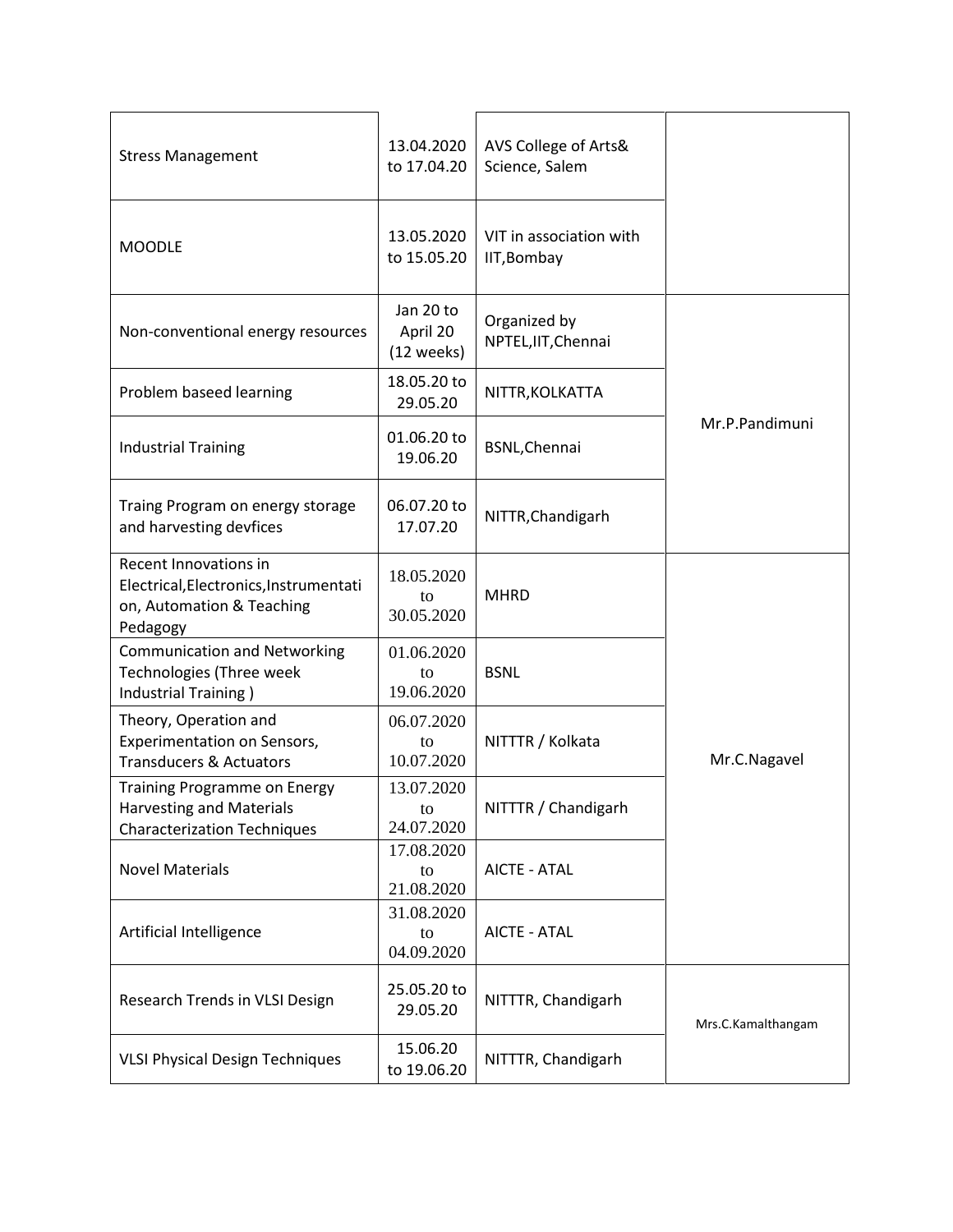| Short-Term Course on "Python<br>Programming for Beginners"                                                                      | 29.06.20<br>to 04.07.20   | UNIVERSITY COLLEGE OF<br>ENGINEERING,<br>RAMANATHAPURAM               |                     |
|---------------------------------------------------------------------------------------------------------------------------------|---------------------------|-----------------------------------------------------------------------|---------------------|
| Nanoelectronics Devices and<br><b>Circuits Design</b>                                                                           | 06.07.20 to<br>10.07.20   | NITTTR, Chandigarh                                                    |                     |
| <b>Basic MATLAB Programming</b>                                                                                                 | 20.07.20<br>to 24.07.20   | NITTTR, Chandigarh                                                    |                     |
| Short-Term Training programme on<br>"Emerging Research Trends on<br>Robotics and its Applications - Phase<br>ľ"                 | 03.08.20 to<br>05.08.20   | <b>MEPCO SCHLENK</b><br>ENGINEERING COLLEGE,<br><b>SIVAKASI</b>       |                     |
| Short Term Course on Sub-<br>micrometer Semiconductor Device<br>to Circuit Co-Design and Modeling<br>Techniques                 | 20.08.20 to<br>24.08.20   | Dr. B R Ambedkar<br>National Institute of<br>Technology,<br>Jalandhar |                     |
| One Week online Short-Term<br>Training programme on "Emerging<br>Research Trends on Robotics and<br>its Applications- Phase II" | 24.08.20<br>to 29.08.20   | <b>MEPCO SCHLENK</b><br>ENGINEERING COLLEGE,<br>SIVAKASI.             | Mrs.C.Kamalathangam |
| Two days Webinar on "Accelerated<br>Design approach for Antenna and<br>Antenna arrays using Altair Feko"                        | 26.05.2020<br>to 27.05.20 | Bangalore Institute of<br>Technology, Bengaluru.                      |                     |
| Webinar on "Arduino<br>programming"                                                                                             | 29.05.2020                | P A C R Polytechnic<br>College, Rajapalayam.                          |                     |
| Two days FDP on "Intelligent<br>Controllers<br>for Renewable Energy Systems"                                                    | 02.06.2020<br>to 03.06.20 | P.S.R. Engineering<br>College, Sivakasi.                              |                     |
| Webinar on "Programmable Logic<br>Controller"                                                                                   | 05.06.2020                | P A C R Polytechnic<br>College, Rajapalayam.                          |                     |
| Webinar on "RF Fundamentals for<br>Wireless<br>Communications"                                                                  | 09.06.2020                | Kamaraj College of<br>Engineering and<br>Technology                   |                     |
| Webinar on "CAD Tools for VLSI<br>Design"                                                                                       | 13.06.2020                | Kamaraj College of<br>Engineering and<br>Technology                   |                     |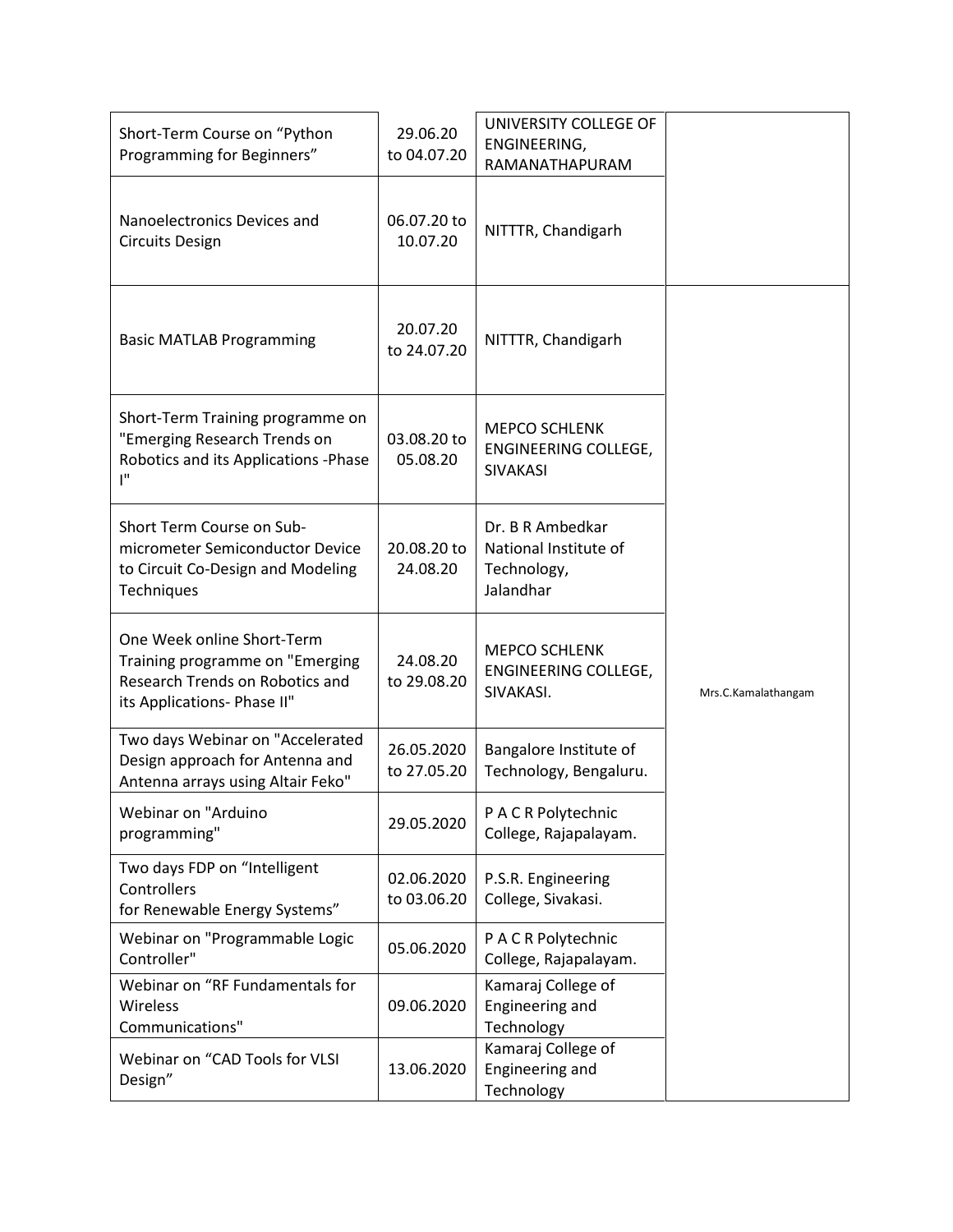| Webinar on "Higher Degree<br>Education"                                                                         | 15.06.2020 | SRM Valliammai<br>Engineering College,<br>Kattankulathur.     |                     |
|-----------------------------------------------------------------------------------------------------------------|------------|---------------------------------------------------------------|---------------------|
| Webinar on "Research Challenges<br>in Cloud Communication - Industry<br>perspective"                            | 17.06.2020 | Dr. N.G.P Institute of<br>Technology                          |                     |
| Webinar on "YOGA FOR HEALTH"                                                                                    | 20.06.2020 | V.H.N.S.N. College,<br>Virudhunagar.                          |                     |
| Webinar on "Advancements in<br><b>Industrial Automation and Latest</b><br>Trends"                               | 20.06.2020 | Ganadipathy Tulsi's Jain<br>Engineering College,<br>Vellore.  |                     |
| Webinar on "IoT in Automotive<br>Industries"                                                                    | 22.06.2020 | Kamaraj College of<br>Engineering and<br>Technology           |                     |
| Webinar on "Solar PV Technology"                                                                                | 24.06.2020 | <b>Francis Xavier</b><br>Engineering College,<br>Tirunelveli. |                     |
| Webinar on "HOW TO BE<br>PHYSICALLY FIT"                                                                        | 25.06.2020 | VOORHEES COLLEGE,<br>Vellore.                                 | Mrs.C.Kamalathangam |
| National Webinar on "Emerging<br>Technologies in Computer Network<br>Applications: Prospects and<br>Challenges" | 26.06.2020 | V.H.N.S.N. College,<br>Virudhunagar.                          |                     |
| Webinar on Lighting and Space<br>Planning"                                                                      | 26.06.2020 | NITTE School of Fashion<br>Technology                         |                     |
| Online Workshop on "Decoupage<br>Jewelry Box Making"                                                            | 28.06.2020 | <b>Nehru Arts and Science</b><br>College, Coimbatore          |                     |
| Webinar on "Robotics & its future"                                                                              | 29.06.2020 | SRM Valliammai<br><b>Engineering College</b>                  |                     |
| Webinar on "WIRELESS SENSOR"                                                                                    | 29.06.2020 | <b>Francis Xavier</b><br>Engineering College,<br>Tirunelveli  |                     |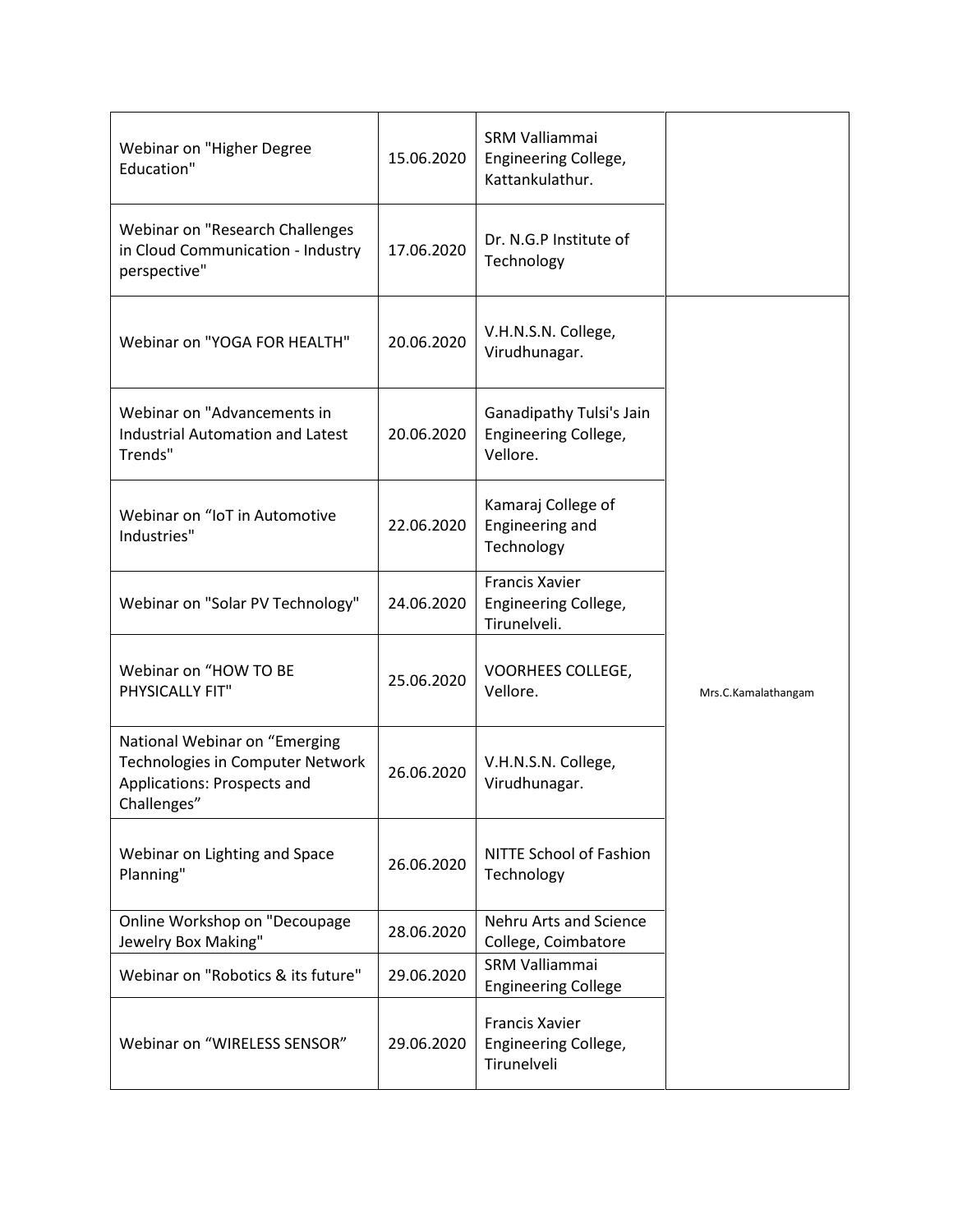| International Webinar on "Thy food<br>is Thy Medicine: Enrich your Health<br>the Perfect Way" | 30.06.2020 | Rajapalayam Rajus'<br>College, Rajapalayam.                       |                     |
|-----------------------------------------------------------------------------------------------|------------|-------------------------------------------------------------------|---------------------|
| Webinar on 'Industry Webinar<br>Series'                                                       | 01.07.2020 | Vogue institute of Art &<br>Design                                |                     |
| Webinar on "Internet of Things<br>(IoT) and Applications"                                     | 01.07.2020 | <b>ARASAN GANESAN</b><br><b>POLYTECHNIC</b><br>COLLEGE, Sivakasi. |                     |
| <b>Webinar on "Smart Parking</b><br>Management in<br>E- Governance"                           | 02.07.2020 | Loyola Institute of<br>Technology, Chennai.                       |                     |
| Webinar on "RECENT TRENDS IN E-<br><b>VEHICLE"</b>                                            | 04.07.2020 | <b>Francis Xavier</b><br>Engineering College,<br>Tirunelveli.     |                     |
| Webinar on "Dev-Ops Automation-<br>Software Development Engineer in<br>Test"                  | 09.07.2020 | Loyola Institute of<br>Technology, Chennai.                       |                     |
| Webinar on " Automation &<br>Robotics".                                                       | 10.07.2020 | Loyola Institute of<br>Technology, Chennai.                       |                     |
| Webinar on " Personality<br>Development"                                                      | 12.07.2020 | <b>Francis Xavier</b><br>Engineering College,<br>Tirunelveli.     | Mrs.C.Kamalathangam |
| Webinar on "Wind Energy<br>Conversion System"                                                 | 13.07.2020 | <b>Francis Xavier</b><br>Engineering College,<br>Tirunelveli.     |                     |
| Webinar on "Ultrasonic Sensors for<br>Process Industries"                                     | 14.07.2020 | <b>Francis Xavier</b><br>Engineering College,<br>Tirunelveli.     |                     |
| Webinar on "EMERGING TRENDS IN<br>TRANSFORMER PROTECTION"                                     | 18.07.2020 | <b>Francis Xavier</b><br>Engineering College,<br>Tirunelveli.     |                     |
| National Webinar on "Think<br>Creative, Write Creative"                                       | 25.07.2020 | Vivekananda College,<br>Kolhapur.                                 |                     |
| Webinar on "Simulation Tools for<br><b>Wireless and Sensor</b><br>Networks"                   | 26.07.2020 | <b>Francis Xavier</b><br>Engineering College,<br>Tirunelveli.     |                     |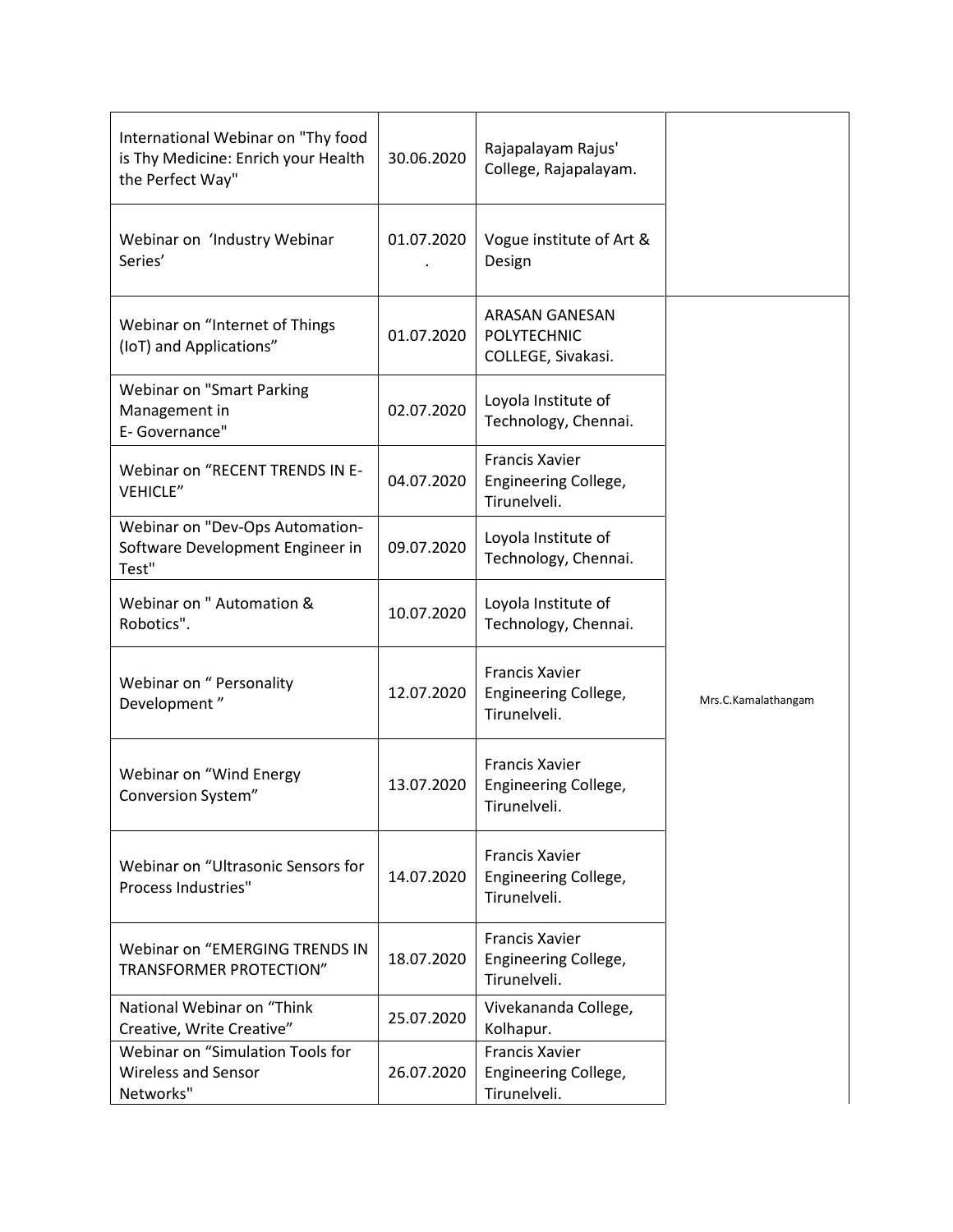| Webinar on "UX Process - Problem<br>to Solution"                                                                                                                                                                                                                                                                                                                                                                                 | 01.08.2020                                                                                                                   | <b>ICAT Design and Media</b><br>College, Bangalore.                                                                                                                                                                                                                  |                                  |
|----------------------------------------------------------------------------------------------------------------------------------------------------------------------------------------------------------------------------------------------------------------------------------------------------------------------------------------------------------------------------------------------------------------------------------|------------------------------------------------------------------------------------------------------------------------------|----------------------------------------------------------------------------------------------------------------------------------------------------------------------------------------------------------------------------------------------------------------------|----------------------------------|
| Webinar on "Amazon Cloud<br>Platform Overview"                                                                                                                                                                                                                                                                                                                                                                                   | 01.08.2020                                                                                                                   | Kamaraj College of<br>Engineering and<br>Technology                                                                                                                                                                                                                  |                                  |
| <b>Faculty Development Programme</b><br>attended -07<br>on the topic of<br>1. Wireless sensor<br>2.Industrial collaboration and<br>commercialization<br>3. Creation of animated e content,<br>interactive evaluation<br>4. Programmable logic controller<br>5. Creation of digital posters<br>creation of gif<br>6.Intelligent controllers for<br>renewable energy systems<br>7. Ncovid - 19 awareness and<br>prevention program | 29.06.2020<br>12.06.2020<br>16.06.2020<br>to 20.06.20<br>05.06.2020<br>02.06.2020<br>to 06.06.20<br>02.06.2020<br>08.04.2020 | 1. Francis xavier<br>engineering college<br>2. Kamaraj college Of<br>engg and tech<br>3. Universal teachers<br>academy<br>4.P.a.c.r polytechnic<br>college, rajapalayam<br>5. Universal teachers<br>academy<br>6.P.s.r.engineering<br>college<br>7. Apollo medskills | Mr.P.Kartheesh                   |
| Arduino Programming                                                                                                                                                                                                                                                                                                                                                                                                              | 29.05.20                                                                                                                     | <b>PACR Polytechnic</b><br>college                                                                                                                                                                                                                                   |                                  |
| Energy management in Electrical<br>installation                                                                                                                                                                                                                                                                                                                                                                                  | 30.05.20                                                                                                                     | THIAGARAJAR College of<br>Engineering                                                                                                                                                                                                                                |                                  |
| Intelligent controllers for<br>Renewable Energy System                                                                                                                                                                                                                                                                                                                                                                           | $02.06.20$ to<br>03.06.20                                                                                                    | <b>PSR Engineering College</b>                                                                                                                                                                                                                                       |                                  |
| Power Conditioning System for<br><b>Remote Microgrid and Reliability</b><br>Assessment                                                                                                                                                                                                                                                                                                                                           | 13.06.20                                                                                                                     | JERUSALEM College of<br>Engineering                                                                                                                                                                                                                                  | Mr.S.Balamurugan                 |
| Advancements in Industrial<br>Automation and latest trends                                                                                                                                                                                                                                                                                                                                                                       | 20.06.20                                                                                                                     | <b>GANADIPATHY Tulsi's</b><br>Jain Engineering College                                                                                                                                                                                                               |                                  |
| Five days online FDP on "Recent<br>Trends in Operation and<br>Maintenance of Electrical<br>Equipments, Energy management<br>and Energy conservation                                                                                                                                                                                                                                                                              | 08.02.21 to<br>12.02.21                                                                                                      | Organized by<br>TNPT, madurai                                                                                                                                                                                                                                        | Participated<br>Mr.S.Balamurugan |
| Intelligent Controllers For<br>Renewable Energy systems                                                                                                                                                                                                                                                                                                                                                                          | 02.06.20 to<br>03.06.20                                                                                                      | P.S.R.E.C, Sivakasi                                                                                                                                                                                                                                                  |                                  |
| Course Projects: Industrial<br>Collaboration and<br>Commercialization                                                                                                                                                                                                                                                                                                                                                            | 12.06.20                                                                                                                     | KCET, Virudhunagar                                                                                                                                                                                                                                                   | Mr.R.Ganesh                      |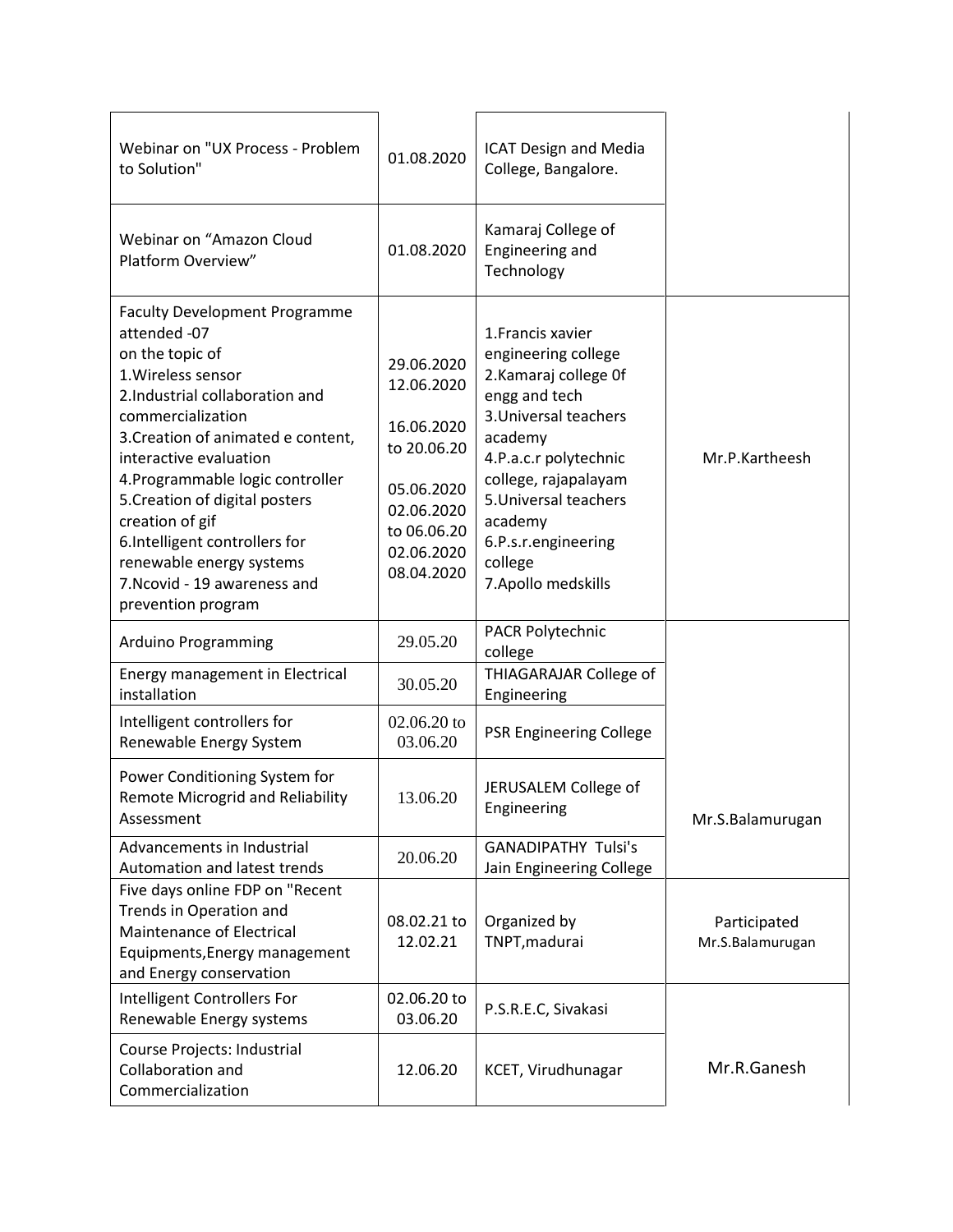| Perspectives of online teaching and<br>learning                                           | 08.06.20 to<br>13.06.20    | GRIET, Hyderabad.                                                                                       |                    |
|-------------------------------------------------------------------------------------------|----------------------------|---------------------------------------------------------------------------------------------------------|--------------------|
| "Covid -19" Awareness Program                                                             | 08.06.20                   | D.K.T.E,Ichalkaranji.                                                                                   |                    |
| Programmable Logic Controller                                                             | 16.05.20                   | PACRPC, Rajapalayam                                                                                     |                    |
| Arduino Programming                                                                       | 29.05.20                   | PACRPC, Rajapalayam                                                                                     |                    |
| Faculty Awareness Programme on<br><b>NBA</b>                                              | 16.05.20                   | PACE, And hrapradesh.                                                                                   |                    |
| Webinar on "Arduino<br>Programming"                                                       | 29.05.20                   | Dept.of EEE, I.S.T.E staff<br>and student's<br>chapter, PACR<br>Polytechnic College.                    |                    |
| Two days FDP on "Intelligent<br><b>Controllers for Renewable Energy</b><br>Systems"       | 02.03.20<br>to<br>03.03.20 | Department of EEE,<br>P.S.R.Engineering<br>College                                                      |                    |
| Webinar on "Programmable Logic<br>Controller"                                             | 05.06.20                   | centre for high skill<br>training and research<br>and Department of<br>EEE, PACR Polytechnic<br>college |                    |
| Webinar on "RF Fundamentals for<br><b>Wireless Communications"</b>                        | 09.06.20                   | Department of ECE,<br>Kamaraj college of<br>Engineering and<br>technology                               |                    |
| <b>Webinar on "Course</b><br>Projects: Industrial Colloboration<br>and Commercialization" | 12.06.20                   | Department of ECE,<br>Kamaraj college of<br>Engineering and<br>technology                               |                    |
| Five days FDP on "Role of<br>automation techniques in Electrical<br>Engineering"          | 15.06.20<br>to<br>19.06.20 | St.Joseph college of<br>engineering                                                                     | Mr.A.Chandra mohan |
| Webinar of "Applications of Signal<br>Processing Techniques in Electrical<br>Engineering" | 16.06.20                   | Francies xavier<br>engineeering<br>college, tirunelveli                                                 |                    |
| Webinar on "Environment<br>Awareness and Management"                                      | 18.06.20                   | Environment<br>development cell (CIICP)<br>of P.A.C.R polytechnic<br>college                            |                    |
| Webinar on "Artificial Neural<br>Network using MAT Lab"                                   | 26.06.20                   | Dept. of EEE, Francies<br>xavier engineeering<br>college, tirunelveli                                   |                    |
| Webinar on "Internet of<br>Things(IOT) and its applications"                              | 26.06.20                   | Depr.of EEE, Kakinada<br>Institute of Technology<br>and Science, Andhra<br>pradesh.                     |                    |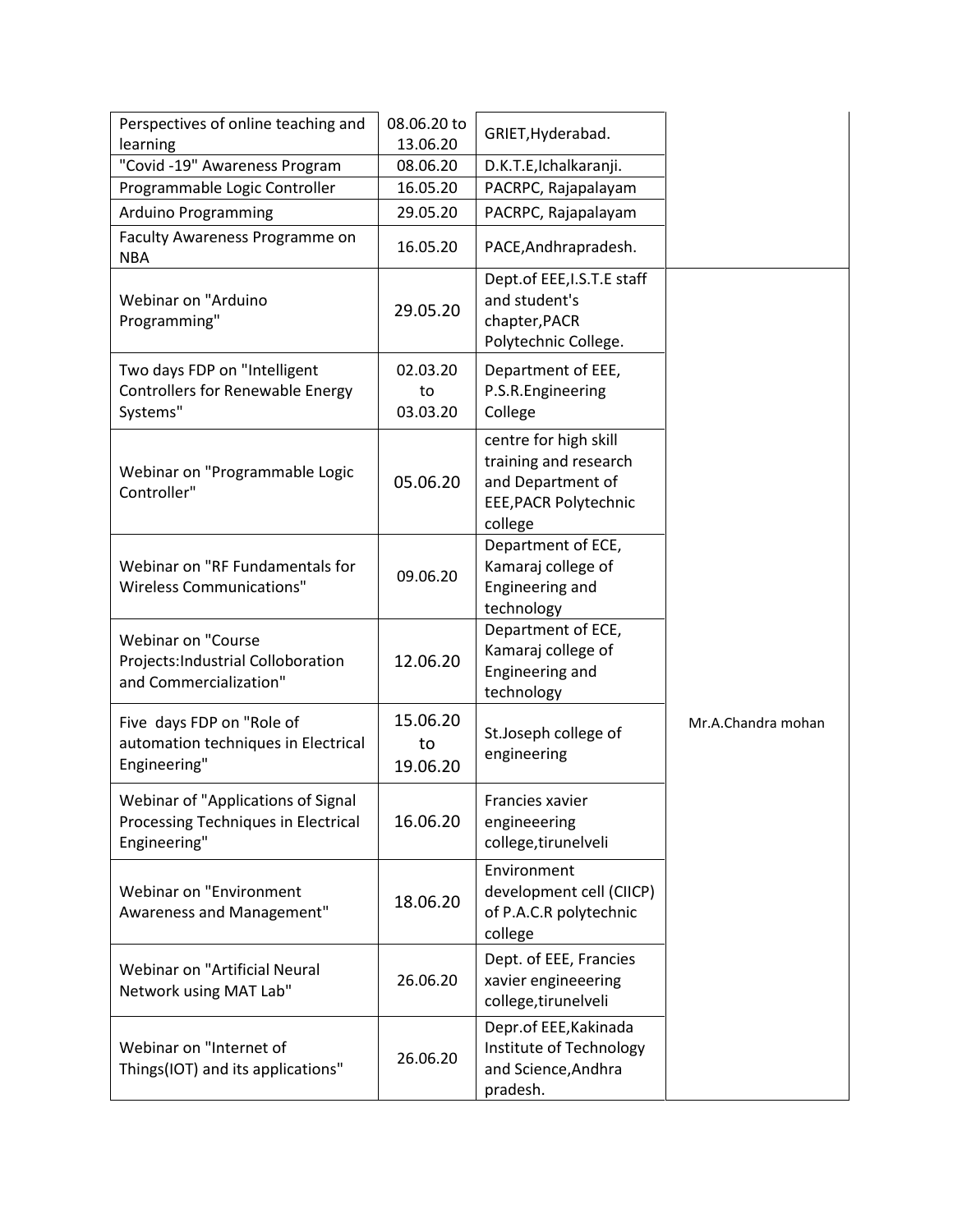| Webinar on "Harmonics Issues from<br>power converters and mitigation<br>techniques" | 27.06.20                   | Dept. of EEE, Francies<br>xavier engineeering<br>college, tirunelveli                                                  |                    |
|-------------------------------------------------------------------------------------|----------------------------|------------------------------------------------------------------------------------------------------------------------|--------------------|
| Webinar on "Wireless sensor"                                                        | 29.06.20                   | Dept. of EEE, Francies<br>xavier engineeering<br>college, tirunelveli                                                  |                    |
| Webinar on "Power Enhancement<br>Techniques in Photovoltaic Power<br>System"        | 29.06.20                   | Dept. of EEE, Francies<br>xavier engineeering<br>college, tirunelveli                                                  |                    |
| Webinar on "Basic Ideas of Mini<br>Solar Plant"                                     | 30.06.20                   | Dept. of EEE, Francies<br>xavier engineeering<br>college, Tirunelveli                                                  |                    |
| Webinar on " Transients in power<br>system"                                         | 01.07.20                   | Dept. of EEE, Francies<br>xavier engineeering<br>college, Tirunelveli                                                  |                    |
| Webinar on"Wireless<br>Communication and 5G<br>Applications"                        | 08.07.20                   | Dept.of ECE &<br>Institution's Innovation<br><b>Council of Francies</b><br>xavier engineeering<br>college, Tirunelveli |                    |
| Webinar on "Soft Skills and Time<br>Management"                                     | 25.07.20                   | <b>Dept.of Mechatronics</b><br>Engineering, Kamaraj<br>College of Engineering &<br>Technology<br>Virudhunagar.         | Mr.A.Chandra mohan |
| Webinar on "Wearable Electronics"                                                   | 30.07.20                   | Dept.of ECE & IETE, PSG<br>Institute of Technology<br>and Applied<br>Research, Coimbatore.                             |                    |
| Two days online workshop on "The<br>Art of Technical Writing"                       | 07.08.20<br>to<br>08.08.20 | Dept.of Mech, Jyothi<br>Engineering<br>College, Thrissur.                                                              |                    |
| Short term course on "Learn to<br>Design your own Solar Home<br>System"             | 12.08.20                   | Energy Literacy of the<br>energy swaraj<br>foundation asssociation<br>with VSVN Polytehnic<br>College, virudhunagar    |                    |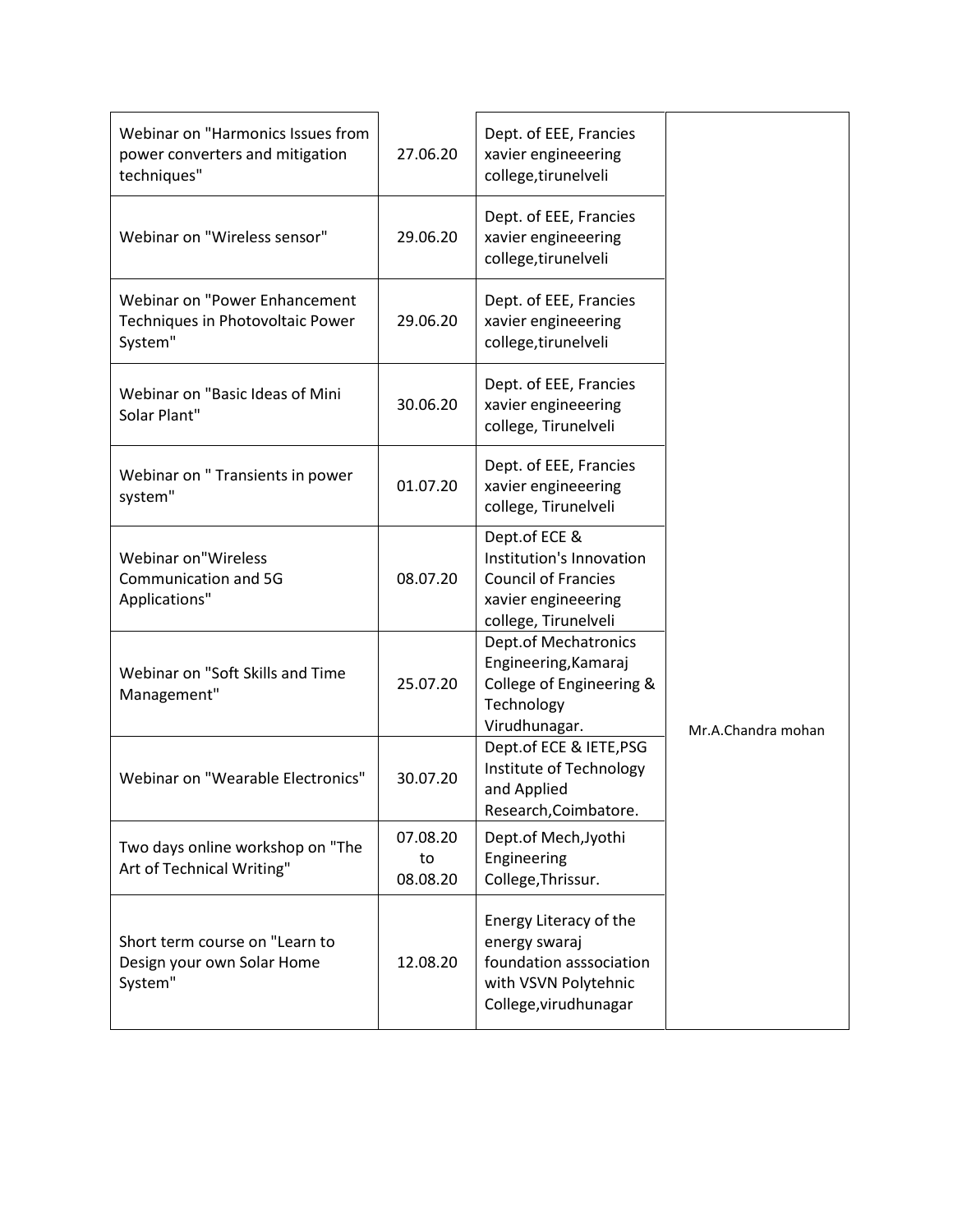| National Seminar(web) on<br>"Atmanirbhar Bhart:Environment<br>Sustainability"                                                                       | 16.08.20                   | NITTR Kolkata<br>collabration with<br>Knowledge<br>PartnerSPIU, Uttar<br>Pradesh            |                                    |
|-----------------------------------------------------------------------------------------------------------------------------------------------------|----------------------------|---------------------------------------------------------------------------------------------|------------------------------------|
| Three day Faculty Development<br>Programme on "Nano Materials<br>and its Applications in Science and<br>Technology"                                 | 07.09.20<br>to<br>09.09.20 | Rajasthan Technical<br>University, Kota,<br>Vivekananda Institute of<br>Technology, Jaipur. | Mr.A.Chandra mohan                 |
| Five days online FDP on "Recent<br>Trends in Operation and<br>Maintenance of Electrical<br>Equipments, Energy management<br>and Energy conservation | 08.02.21 to<br>12.02.21    | Organized by<br>TNPT, madurai                                                               | Participated<br>Mr.A.Chandra mohan |
| Alumni meet organized (25 year<br>batch)                                                                                                            | 2301.21                    | Organized by OPA and<br>dept.of EEE                                                         | HOD/EEE                            |
| Arduino Programming                                                                                                                                 | 29.05.20                   | PACRPC, Rajapalayam                                                                         |                                    |
| <b>Energy Management in Educational</b><br>Institutions                                                                                             | 30.05.20                   | TCE, Madurai                                                                                |                                    |
| Intelligent Controllers For<br>Renewable Energy systems                                                                                             | 02.06.20<br>to 03.06.20    | P.S.R.E.C, Sivakasi                                                                         |                                    |
| Course Projects: Industrial<br>Collaboration and<br>Commercialization                                                                               | 12.06.20                   | KCET, Virudhunagar                                                                          |                                    |
| Power Conditioning System for<br><b>Remote Microgrid and Reliability</b><br>Assessment                                                              | 13.06.20                   | JCE, Chennai                                                                                | Mr.A.Bilal                         |
| Role of Automation Techniques in<br><b>Electrical Engineering</b>                                                                                   | 15.06.20<br>to 19.06.20    | SJCE, Chennai                                                                               |                                    |
| <b>Applications of Signal Processing</b><br><b>Techniques in Electrical Engineering</b>                                                             | 16.06.20                   | FXEC, Tirunelveli                                                                           |                                    |
| Advancements in Industrial<br><b>Automation and latest Trends</b>                                                                                   | 20.06.20                   | GTEC, Vellore                                                                               |                                    |
| <b>Condition Monitoring of High</b><br>Voltage Apparatus                                                                                            | 17.04.20                   | LAPC, Kovilpatti                                                                            |                                    |
| Arduino programming                                                                                                                                 | 29.05.2020                 | Pacr polytechnic college                                                                    | Mr.P.Jeyankondan                   |
| Industrial collaboration and<br>commercialization                                                                                                   | 12.06.2020                 | Kamaraj college Of engg<br>and tech                                                         |                                    |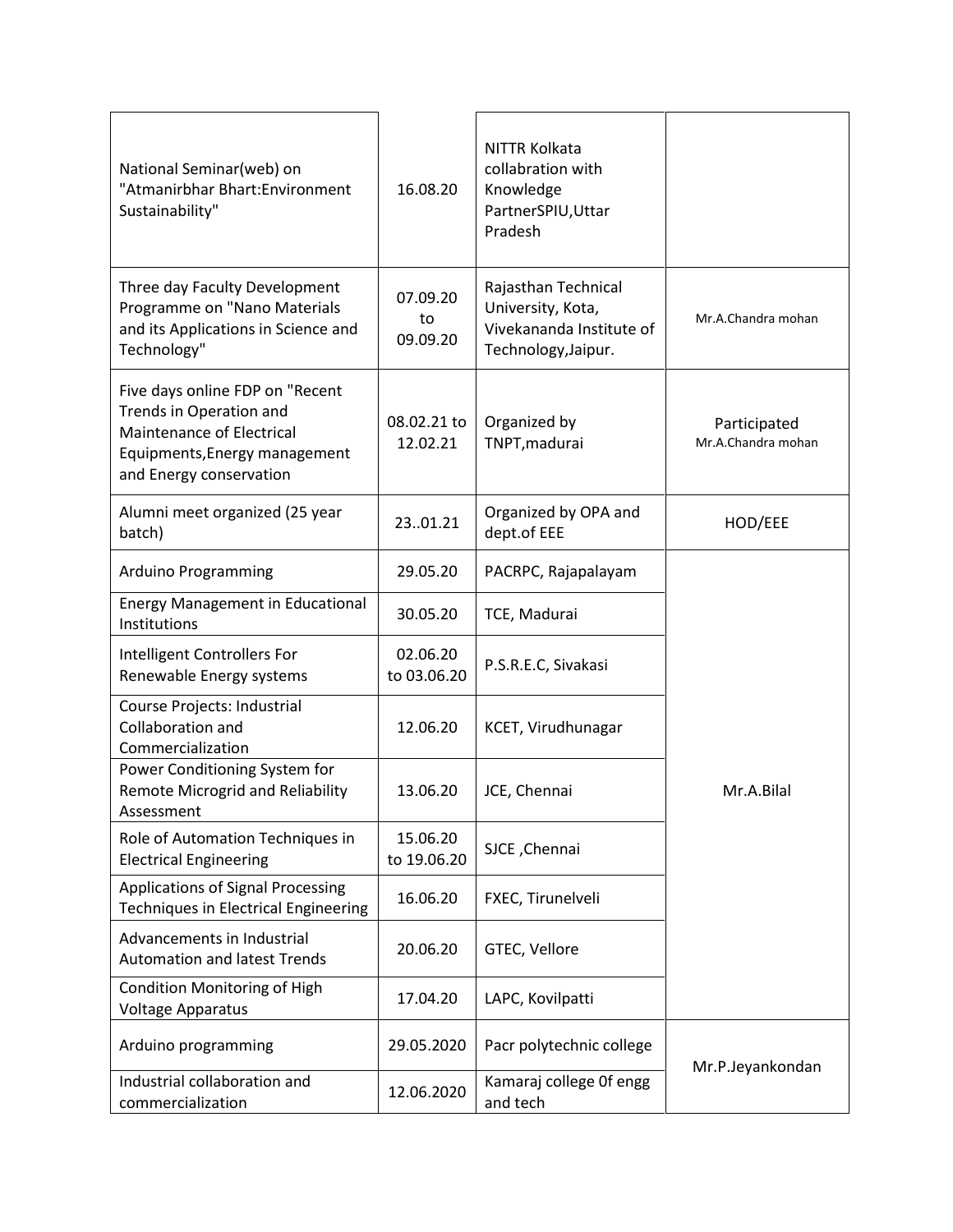| Applications of signal processing<br>techniques in electrical engineering                                                            | 16.06.2020                | Fx engneering college                                             |                   |
|--------------------------------------------------------------------------------------------------------------------------------------|---------------------------|-------------------------------------------------------------------|-------------------|
| Role of automation techniques in<br>electrical engineering                                                                           | 15.06.20 to<br>19.06.20   | St joseph's college of<br>engineernig                             |                   |
| Webinar on "Post Covid -19, Job<br>opportunities and Entrepreneurial<br>possibilities - Indian and Global<br>Scenario - An analysis" | 04.05.2020                | <b>Francis Xavier</b><br><b>Engineering College</b>               |                   |
| Webinar on "winning the<br>competitive world"                                                                                        | 04.05.2020                | SNS College of<br><b>Engineering and</b><br>Technology            |                   |
| <b>International Faculty Development</b><br>Programme on "Research<br>Challenges and Innovations in<br>Renewable Energy Systems"     | 11.05.20 to<br>16.05.20   | Aarupadai Veedu<br>Institute Of Technology                        |                   |
| Webinar on "Testing commisioning<br>and retrofitting numerical relay"                                                                | 11.05.2020                | <b>Easwari Engineering</b><br>College                             |                   |
| Faculty developmant program on "<br>Evolution of teaching Learning<br>process - post COVID - 19"                                     | 11.05.2020<br>to 15.05.20 | Bharath Institute of<br><b>Science and Technology</b>             |                   |
| Faculty Development Program on "<br>Research Ideas & Performance<br>Analysis of Switched Reluctance<br>Motor Using MagNet Software"  | 13.05.20 to<br>14.05.20   | JERUSALEM COLLEGE OF<br><b>ENGINEERING</b>                        | Mr.D.Saravankumar |
| "Faculty Awareness Programme on<br>NBA to keep in touch with NBA<br>Accreditation"                                                   | 20.05.20                  | PACE INSTITUTE OF<br><b>TECHNOLOGY AND</b><br><b>SCIENCES</b>     |                   |
| Webinar on "Arduino Programming                                                                                                      | 29.05.20                  | P.A.C RAMASAMY RAJA<br>POLYTECHNIC COLLEGE                        |                   |
| FDP on"Intelligent Controllers For<br>Renewable Energy Systems"                                                                      | 02.06.20 to<br>03.06.20   | P.S.R.ENGINEERING<br><b>COLLEGE</b>                               |                   |
| <b>Webinar on "ENERGY</b><br>CONSERVATION"                                                                                           | 05.06.2020                | Francis Xavier<br><b>Engineering College</b>                      |                   |
| Webinar on "Power Conditioning<br>System for Remote Microgrid and<br><b>Reliability Assessment"</b>                                  | 13.06.2020                | JERUSALEM COLLEGE OF<br><b>ENGINEERING</b>                        |                   |
| Webinar on "Energy Audit"                                                                                                            | 25.06.2020                | <b>GIRIJABAI SAIL</b><br><b>INSTITUTE OF</b><br><b>TECHNOLOGY</b> |                   |